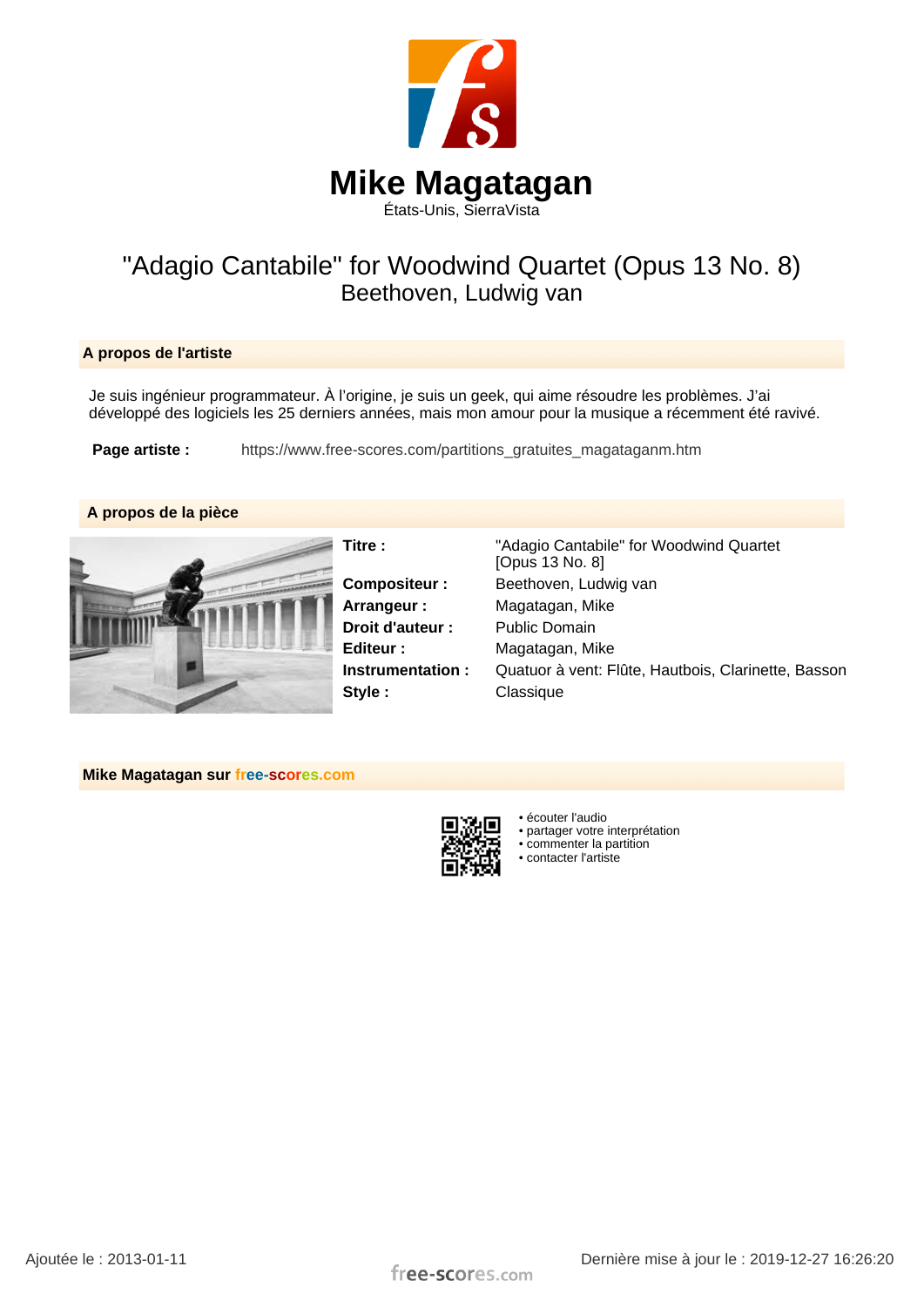

Adagio from "Sonata Pathétique" (Opus 13 No. 8) by Ludwig van Beethoven Arranged for Woodwind Quartet by Mike Magatagan (Mike@Magatagan.com)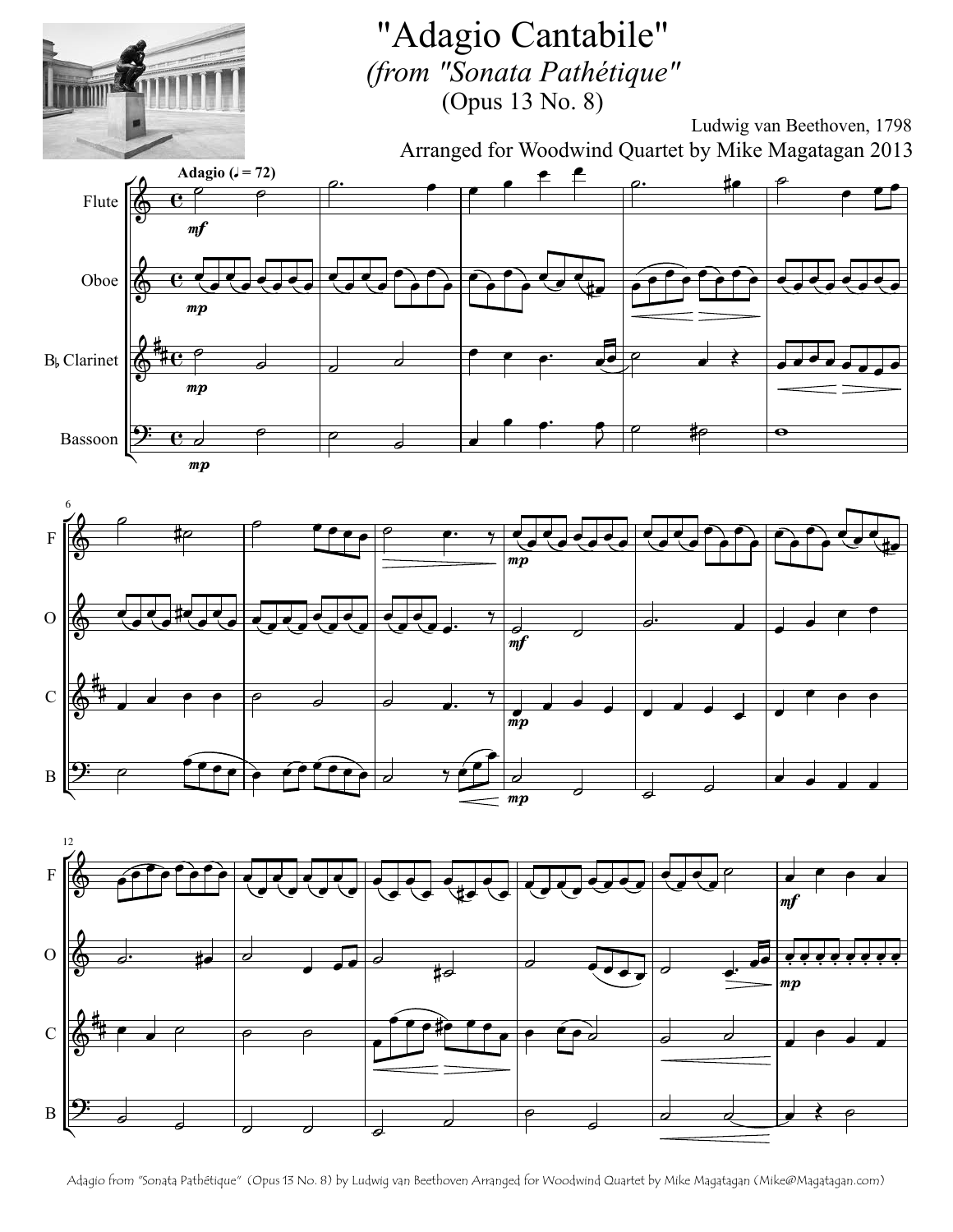





2 Adagio from "Sonata Pathétique" (Opus 13 No. 8) by Ludwig van Beethoven Arranged for Woodwind Quartet by Mike Magatagan (Mike@Magatagan.com)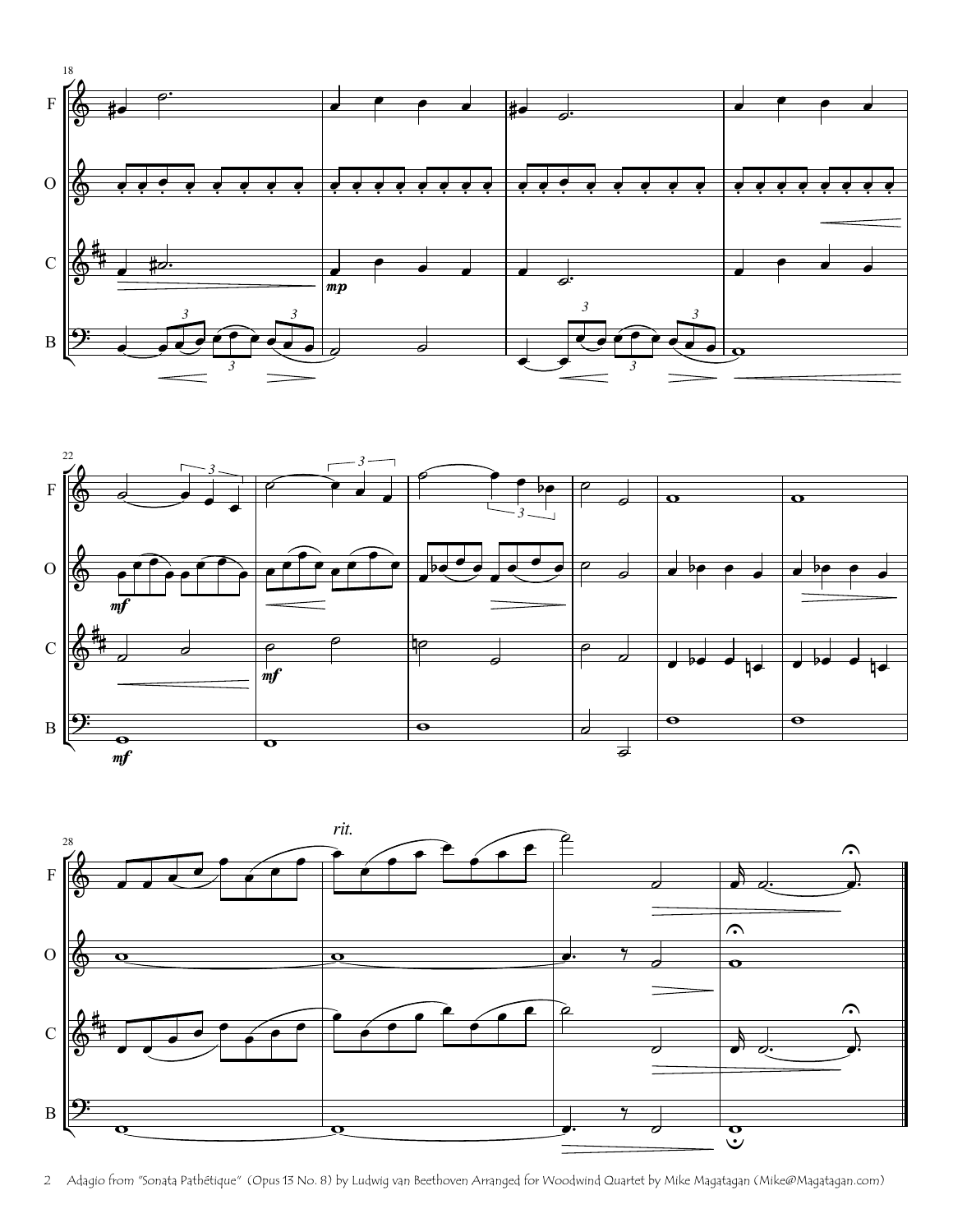ර්<br>ග

 $\overline{\phantom{a}}$ 

 $\overline{\text{O}}$   $\overline{\text{O}}$   $\overline{\text{O}}$ 

]<br>*•* 

 $\overrightarrow{ }$ 

**3**  $\frac{1}{2}$ 

Flute (from "Sonata Pathótique" "Adagio Cantabile" *(from "Sonata Pathétique"* (Opus 13 No. 8)

Ludwig van Beethoven, 1798

 $\overrightarrow{a}$ 

 $\overline{\phantom{a}}$ 

Arranged for Woodwind Quartet by Mike Magatagan 2013 **Adagio ( = 72)**

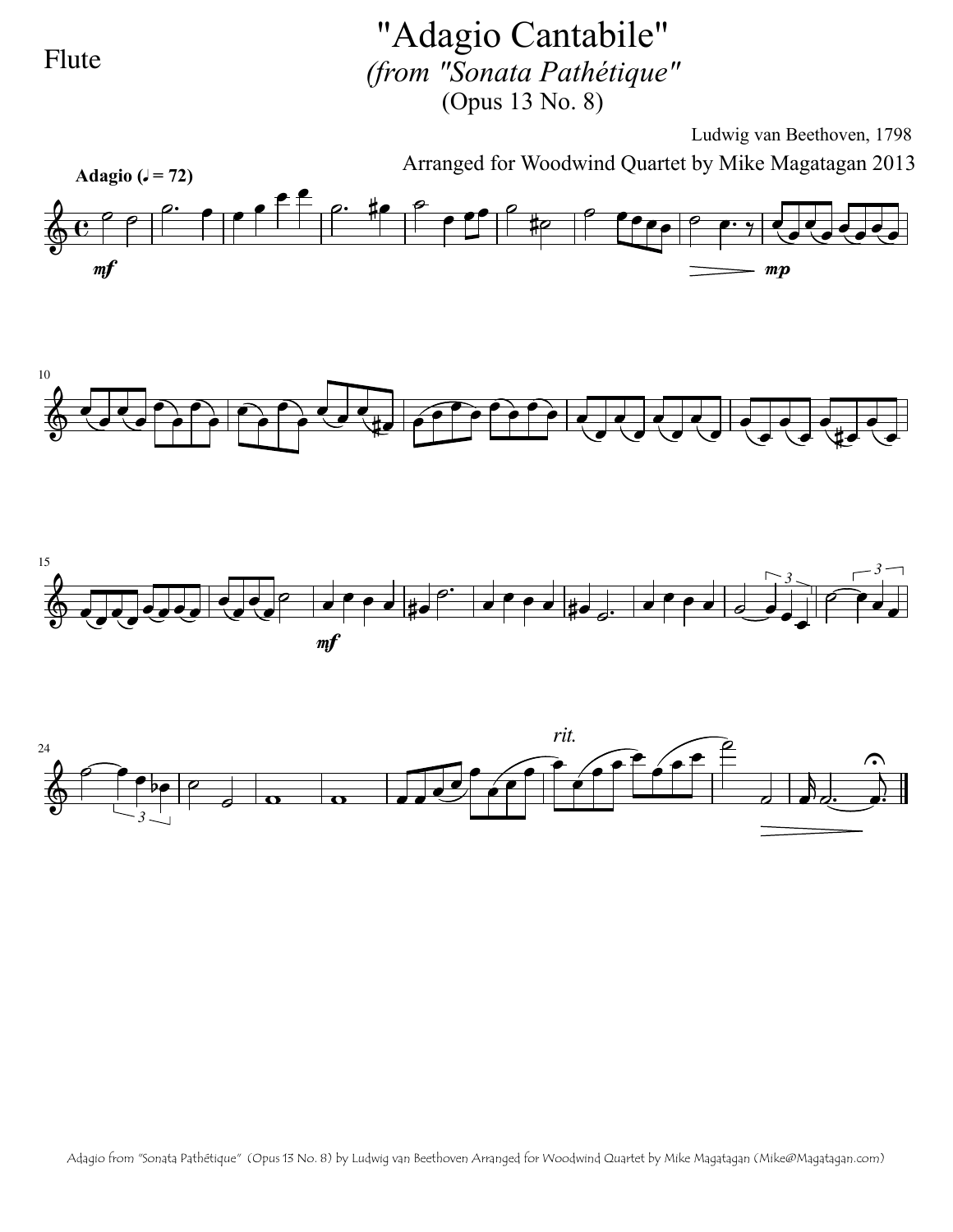## Oboe (from "Sonata Pathétique" "Adagio Cantabile" *(from "Sonata Pathétique"* (Opus 13 No. 8)

Ludwig van Beethoven, 1798

Arranged for Woodwind Quartet by Mike Magatagan 2013 **Adagio ( = 72)**

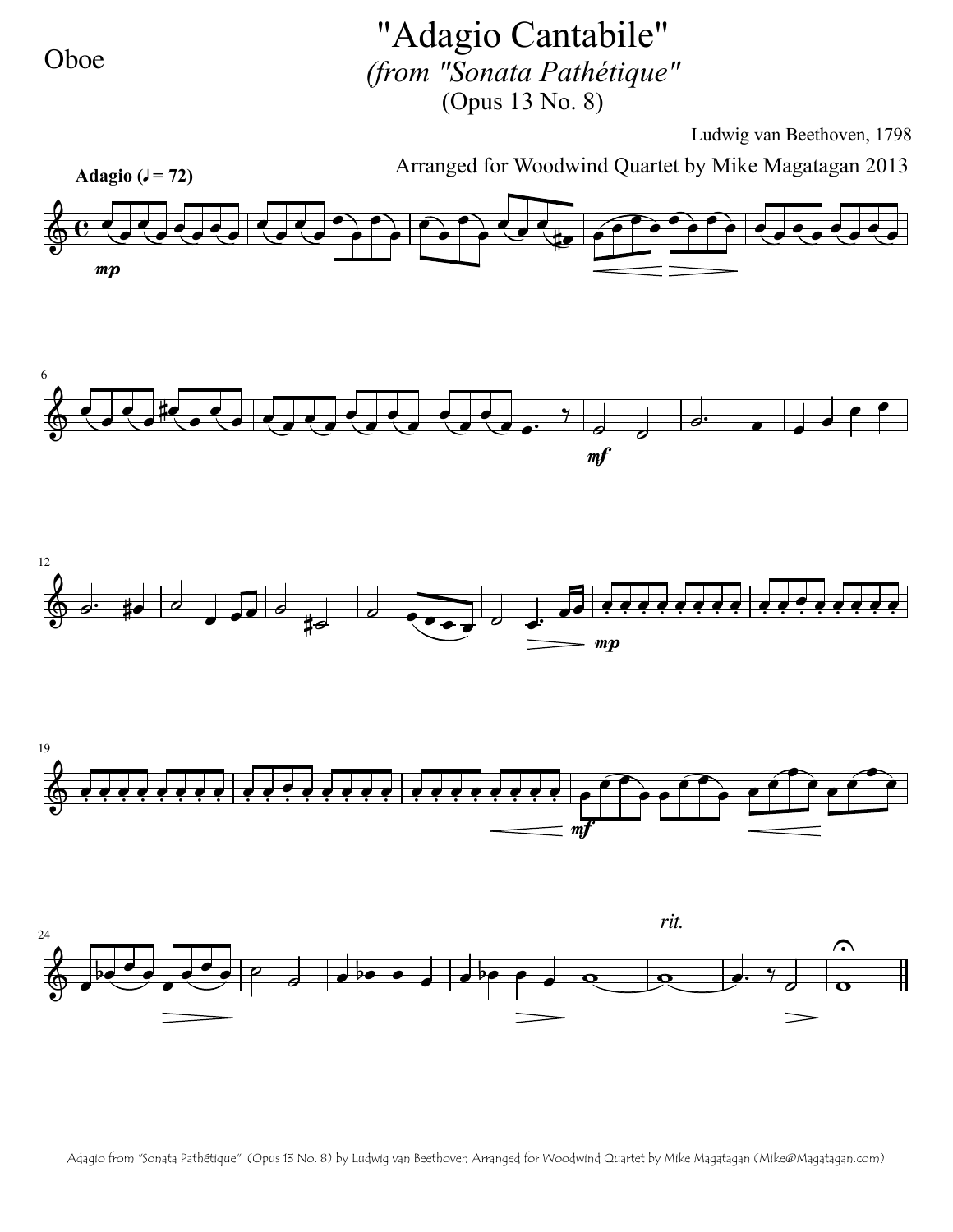$\overline{\mathsf{b}}$ 

 $\overline{\phantom{a}}$ 

i

 $\pm$  .

 $\overline{5}$ 

 $\overline{\phantom{a}}$ 

i

 $\overline{\phantom{a}}$ 

 $\overline{\phantom{a}}$ 

Bb Clarinet (from "Sonata Pathétique" "Adagio Cantabile" *(from "Sonata Pathétique"* (Opus 13 No. 8)

Ludwig van Beethoven, 1798

 $\overrightarrow{c}$  . .

 $\overline{\phantom{a}}$ 



Adagio from "Sonata Pathétique" (Opus 13 No. 8) by Ludwig van Beethoven Arranged for Woodwind Quartet by Mike Magatagan (Mike@Magatagan.com)